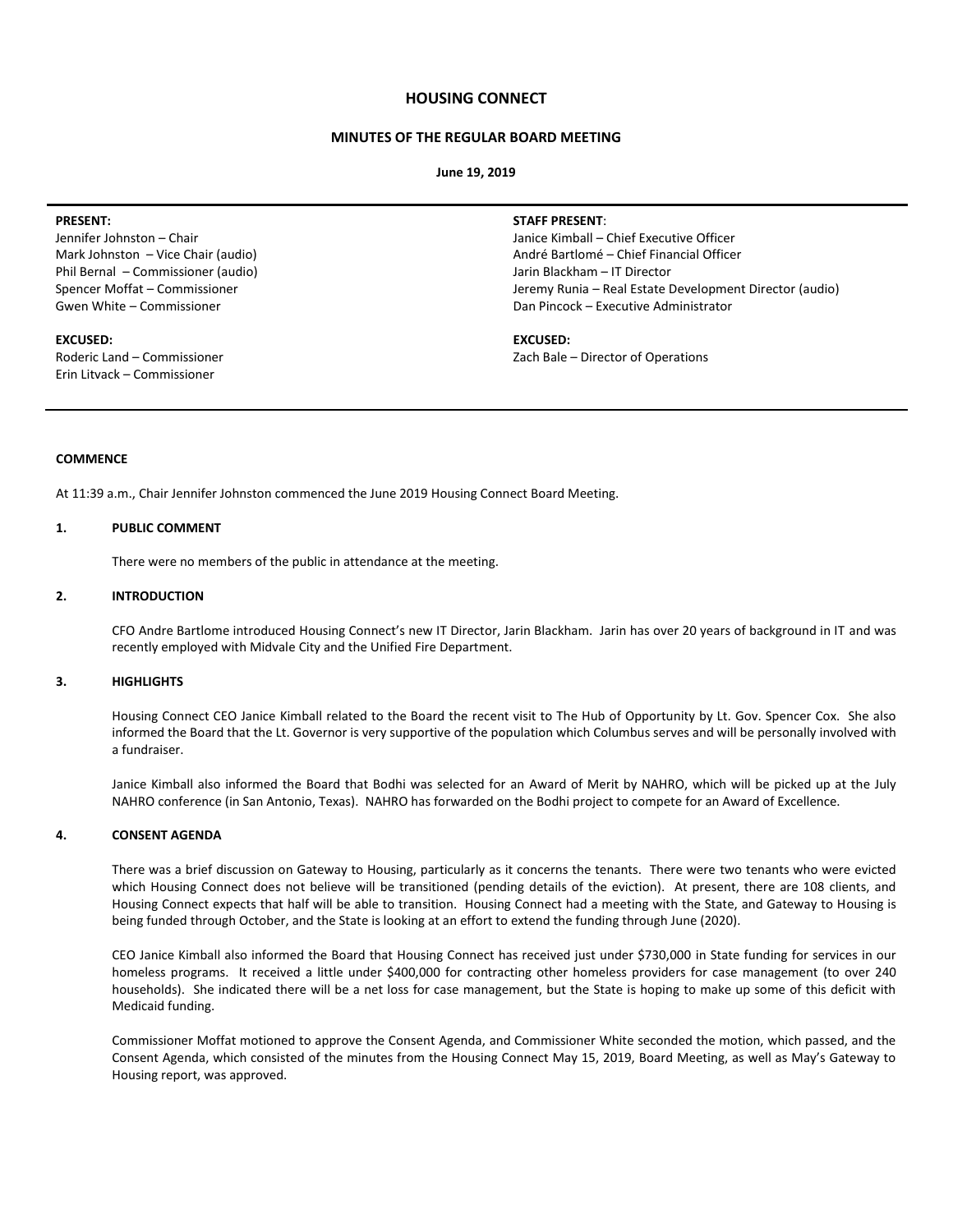## **5. ACTION ITEMS**

### **Resolution #968: Doing Business As Housing Connect**

This resolution formalizes the filing and adoption of the Housing Authority of the County of Salt Lake to conduct business under the name of Housing Connect in conjunction with the rebrand authorized by the agency on March 21, 2019. Commissioner Moffat motioned to approve the resolution, and Commissioner White seconded the motion. The motion passed, and Resolution #968 was approved.

## **Resolution #969: Adoption of FY2020 Housing Connect Budget**

As the Board was familiar with the proposed FY2020 Housing Connect budget (having reviewed it in detail at the May meeting), Chief Financial Officer Andre Bartlome pointed out some changes from last month's Board meeting: With the State funding that Housing Connect has been awarded, two positions are being created – a Quality Assurance position and a Clinical Services Coordinator; new training for these new positions and for staff who are changing positions has been added; the Hub of Opportunity's developer's fee was recalculated; the wage increase was adjusted to the new percentage; a \$20,000 surplus was transferred from Public Housing operating funds to the Capital Fund or the RAD transition. CEO Janice Kimball mentioned that Housing Connect has removed parking fees at Covewood, noting there is a trend in the private market to charge fees in addition to rent. CFO Andre Bartlome presented a balanced budget to the Board and provided graphs which showed \$39 million in revenues with \$39 million in expenses. A second graph showed budget growth since 2003 (from \$18 million then to \$39 million now). There was also a graph indicating net income/loss over the same period.

CEO Janice Kimball told the Board that Housing Connect is very close to expending everything that is projected and in reserves for the Section 8 Housing Choice Voucher program and that this is being done intentionally. HUD tends to put housing authorities in a shortfall category when this happens, which freezes leasing and prevents people from moving, and Housing Connect is coordinating with HUD. Currently, Housing Connect has applied for additional funding for special category set asides and the key variable that Housing Connect is watching which is on the rise is average cost per unit. Housing Connect expects to go over the projected budget by \$6,000 to \$50,000 (out of a \$20 million overall funding for Section 8), and it is watching this closely.

Commissioner Moffat moved to approve the budget resolution, and Commissioner White seconded. The motion passed, and Resolution #969 for the adoption of the FY2020 Housing Connect budget was approved.

### **6. CEO's REPORT**

Housing Connect CEO Janice Kimball provided her report to the Board:

RAD/High Rise Meeting (May 22): Housing Connect held a RAD meeting on May 22 with the Salt Lake City Housing Authority, Housing Connect's consultants, and the agency's HUD representative to discuss the High Rise ownership, and it was decided that it would make sense for there to be one (joint) ownership of the property. Housing Connect is working on a partnership agreement for the City Housing Authority to review. CEO Janice Kimball added that the rehab costs will be minimal and a 4% bond for funding will be used. She also mentioned that the agency is receiving mixed signals from the City Housing Authority on submission of the application.

Meeting with West Valley City officials (June 6): Housing Connect met with West Valley City officials on June 6, noting that the meeting was positive. The officials did not seem to object to re-development of the Granger Apartments and were supportive of that. They were also open to re-visiting the Valley Fair Village apartments.

Light-to-moderate rehab projects: Housing Connect is working on its light-to-moderate rehab project (Union Park, Academy Park, and Erin Meadows properties). CEO Janice Kimball said that a 4% bond will be used for these properties, but the agency is still waiting for the RAD PNA report to come out. She said that moving forward will come down to two things: Whether the rehab needs match the money which will be used and whether the rents in the market will support the bonds. She added that Housing Connect is working these out and hopes for clarity in the future.

Disposition: Housing Connect has officially been awarded the tenant replacement vouchers. The awards are starting in August. The Tenant Relocation Services bids closed last week, and the agency received three applications, which are being reviewed, and it appears only one bidder is qualified. Tenant meetings are being held. Housing Connect is working with the Community Development Corporation of Utah (CDCU) on a draft agreement for homeownership.

Rebrand: The Housing Connect rebrand website is close to launching and is coming along well. The agency is hoping to have it completed by the end of July.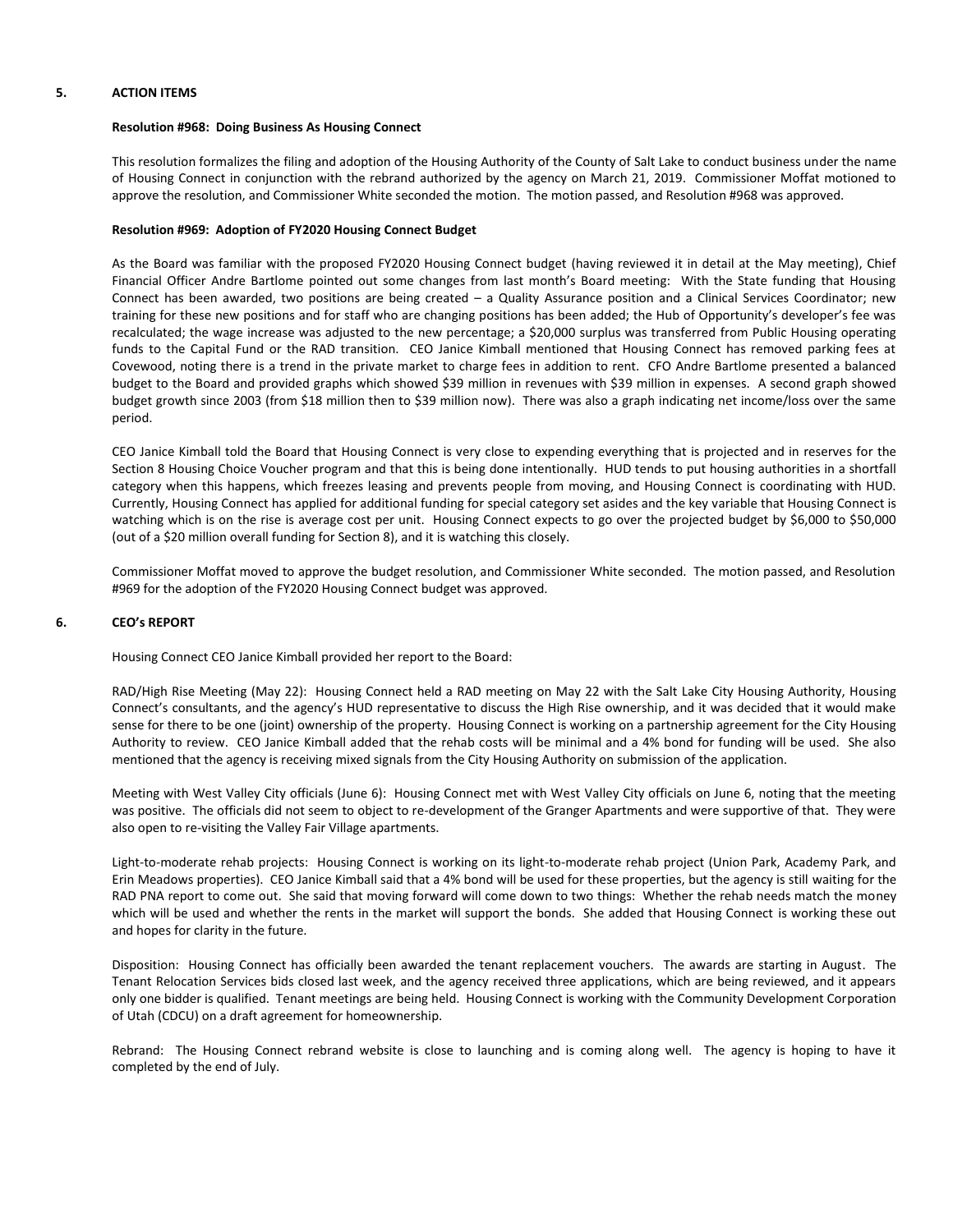The Trump Administration's new mixed family rule: The Trump Administration is proposing a new mixed family rule, which will deny housing to households who have a non-eligible citizen. Housing Connect is opposing this. It is detrimental. The agency is working with NAHRO to push back on this. Chair Jennifer Johnston added that this will increase the administrative burden (to count everyone in the household).

Complaints: There have been two complaints which CEO Janice Kimball wanted to make the Board aware of. One is a client at Bodhi who has filed a complaint of disability and national origin. This client was issued an eviction notice for disturbing the peace. The other was a complaint of racial discrimination, centering around parking and a car which got towed.

Domestic violence situation: Recently, a past employee, residing at Bud Bailey Apartments, was issued and charged with aggravated assault, domestic violence in the presence of a minor, and child abuse.

## **7. EXECUTIVE SESSION**

At 12:07 p.m., Commissioner Bernal made a motion for the Board to enter into Executive Session, with Commissioner Moffat seconding. The motion passed, and the Board entered into Executive Session to discuss a potential real estate transaction.

At 12:46 p.m., the Board recessed in order for two other entities to hold their Board meetings; the Board then re-commenced the Housing Connect Executive Session at 12:52 p.m. to continue the property discussion.

At 12:55 p.m., Commissioner Moffat motioned to move out of Executive Session, and Commissioner White seconded. The motion passed, and the Board continued with the next agenda item.

## **8. RESIDENT ADVISORY BOARD (RAB) REPORT**

Commissioner White indicated that the RAB did not hold a meeting in June.

## **9. COMMISSIONERS INPUT**

Commissioner Bernal reported that NAHRO President Carl Richie and CEO Adrianne Todman were both in attendance at the Mountain Plains NAHRO conference in Billings, Montana, and that both seemed impressed with the people they met there.

#### **10. STAFF TRAINING UPDATE**

CEO Janice Kimball pointed out to the Board the information presented in the Board book on staff training for the first half of 2019. She said that a decision has been made to share information regarding staff training on a semi-annual basis, going forward.

### **11. OTHER**

CEO Janice Kimball brought to the attention of the Board the following information:

- The Hub: Construction is very close to being on schedule, and Housing Connect feels good the contractors will meet the construction deadline. She added that there has not been a lot of movement so far on fundraising and that the agency is watching this closely.

- Westlake construction: Housing Connect met with the contractors for the Westlake construction. They were supposed to finish in May. Housing Connect has extended the deadline to the end of July and has received their commitment to complete the work. The contractors are very interested in doing the RAD energy upgrades.

- PHA Plan approval: Housing Connect received HUD's approval on the PHA Plan which was submitted in April.

CFO Andre Bartlome pointed out that there was a nice article on the kids' program which is ending. CEO Janice Kimball added that there is some money set aside in the disposition sales to do some service coordination.

#### **ADJOURN**

At 12:59 p.m., the meeting was adjourned. Chair Jennifer Johnston reminded the Board of the July meeting. CEO Janice Kimball informed the Board that there may be some items on development which the Board will need to go over at that meeting but that the agency wanted to use the July meeting as a time to set up the Housing Connect Fund Board and that there is an interest in setting this up differently than the agency's other entities, and more in line with other non-profit service boards. She has asked Zach Bale to take the lead on this. Chair Jennifer Johnston said that this would be discussed, as well as the CEO's compensation, and anything which Jeremy Runia may have to report back.